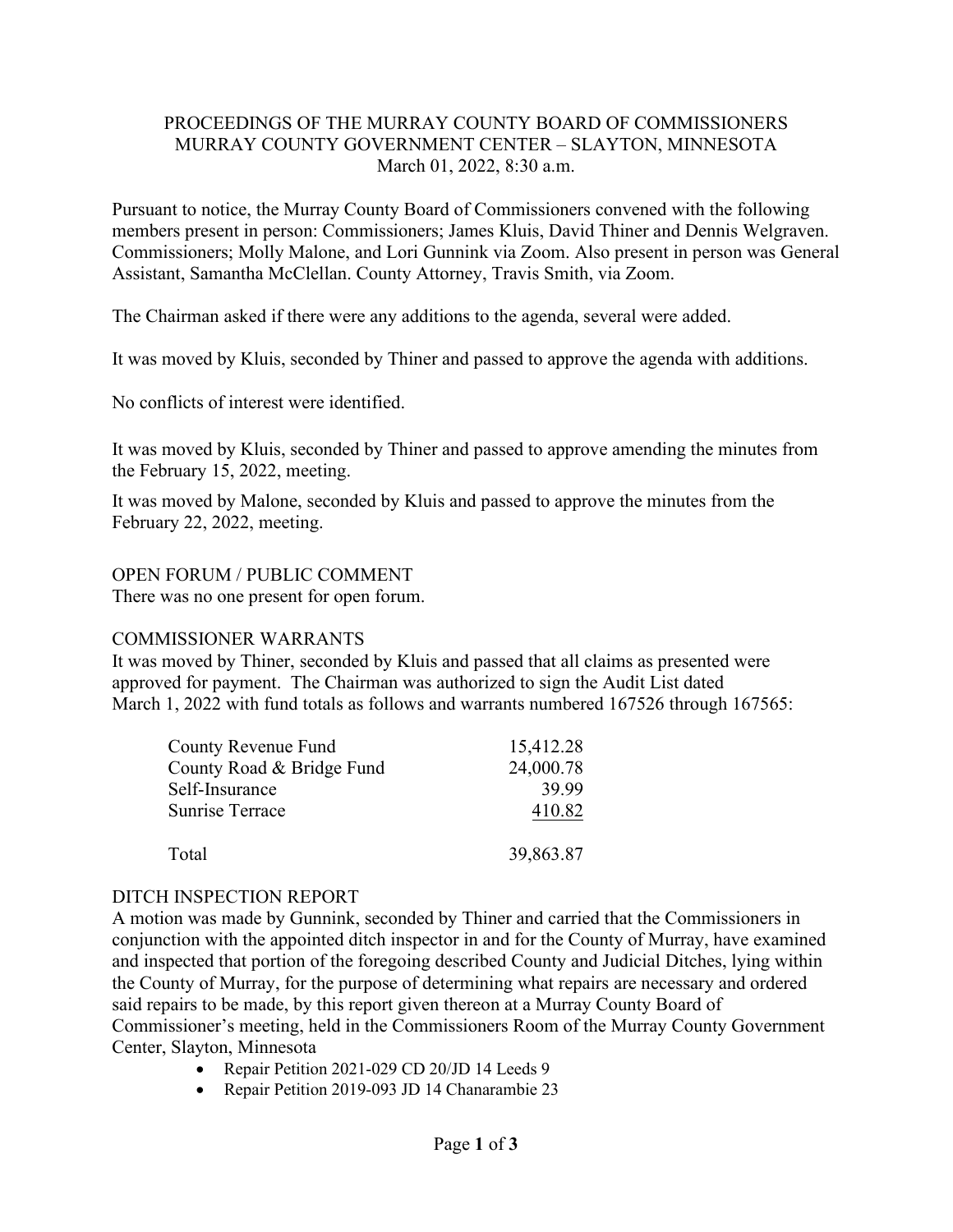# COLORECTAL CENTER AWARENESS MONTH PROCLAMATION

It was moved by Thiner, seconded by Welgraven, and passed to proclaim March as Colorectal Cancer Awareness Month.

#### HOSPITAL UPDATE

Luke Schryvers, Murray County Medical Center Chief Executive Officer, gave an update on EPIC going live, community health needs assessment, hospital board elections, staffing, COVID-19, and hospital finances.

#### AARP GRANT REQUEST

It was moved by Gunnink, seconded by Kluis and passed to allow Justine Wettschreck and Justin Hoffman to apply for an approximate \$9,100 grant from AARP Community Challenge, to be used to add sidewalks to the Murray County Fairgrounds to improve accessibility.

#### LIME LAKE DAM GRANT

Erik Jones, civil engineer with Houston Engineering provided an update on the Lime Lake Dam Grant process.

## PERSONNEL COMMITTEE ALTERNATE

The board gave consensus that Commissioner Lori Gunnink will fill in for Molly Malone on the personnel committee while she is in Guatemala. Ronda Radke will start sending emails regarding the personnel committee to Commissioner Gunnink.

#### EXTENSION ADMINISTRATIVE ASSISTANT OR EXTENSION COUNTY SUPPORT **STAFF**

It was moved by Thiner, seconded by Gunnink and passed to approve changing the Extension Office Manager job title to Extension County Support Staff, at a Labor Grade 6, 32-40 hours a week, and start the recruitment process to fill the position.

## CONDITIONAL USE PERMIT- ALLETE CLEAN ENERGY

It was moved by Malone, seconded by Gunnink and passed to approve Conditional Use Permit #1395 for Allete Clean Energy to rebuild and expand an existing substation in the Agriculture District in the SE1/4, Section 31, Cameron Township with the findings and two (2) special conditions recommended by the Planning Commission.

## CONDITIONAL USE PERMIT – SCHREIER'S ON SHETEK

It was moved by Malone, seconded by Thiner and passed to approve an amendment to Conditional Use Permit #1097 for Schreier's On Shetek to amend an existing conditional use permit for a campground in the Commercial and Shoreland Overlay Districts in Part of the SW1/4 and SE1/4, Section 32, Shetek Township with the findings and the three (3) original conditions and the two (2) new special conditions recommended by the Planning Commission.

## REZONING – JOE & MARCIA SCHREIER

It was move by Thiner, seconded by Gunnink and passed to approve the rezoning request #343 for Joe & Marcia Schreier to rezone a tract of land from Commercial and Shoreland Overlay Districts to Special Protection and Shoreland Overly Districts in Part of the SW1/4, Section 32,